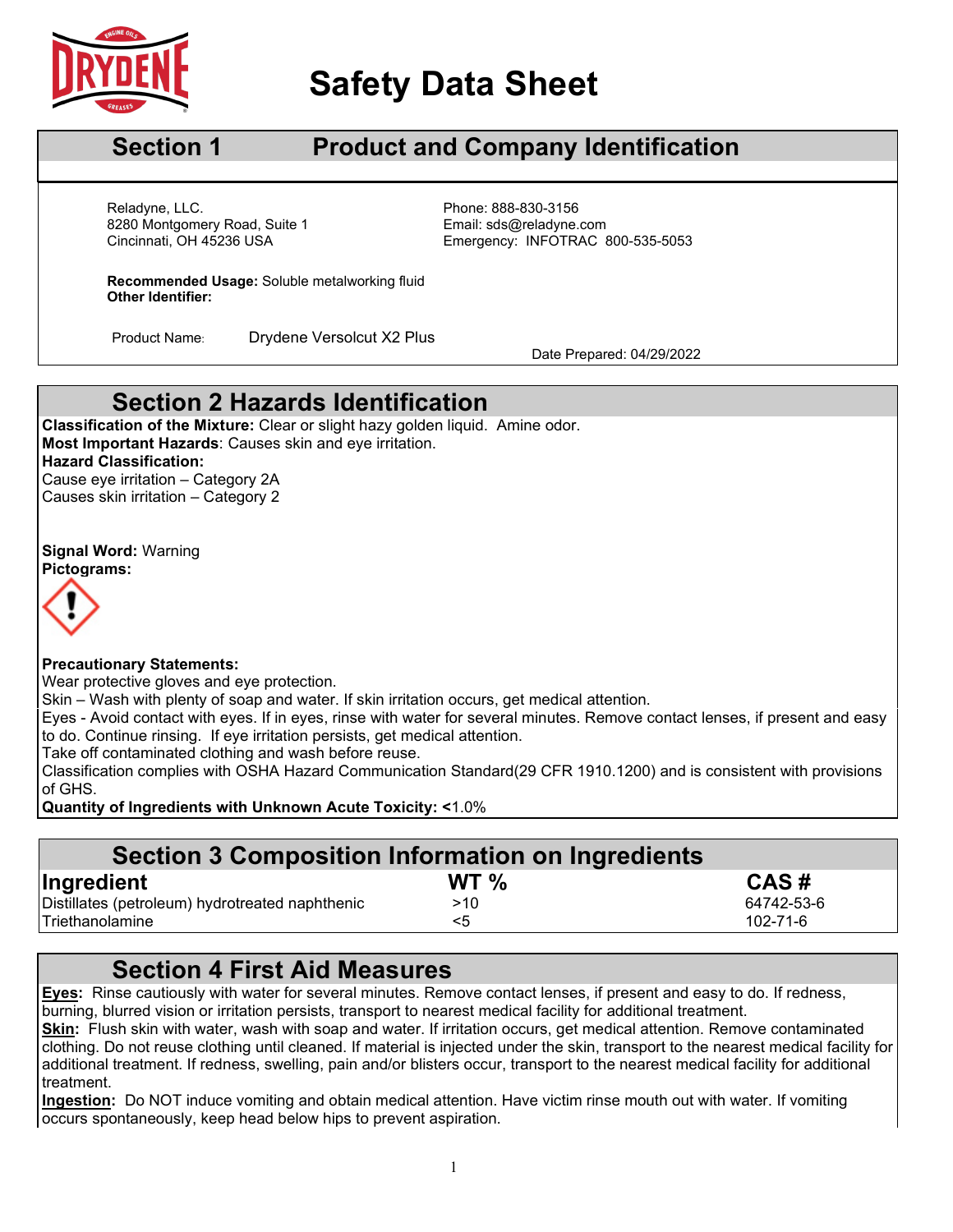**Inhalation:** Remove victim to fresh air and keep at rest in a position comfortable for breathing. If the victim has difficulty breathing or tightness of the chest, is dizzy, vomiting or unresponsive, give oxygen with rescue breathing or CPR as required and transport to the nearest medical facility.

#### **Section 5 Fire Fighting Measures**

**Flammable Properties:** 

Flash point: none (ASTM D56) Flammable limits in air: N/A Auto ignition temperature: N/A **Extinguishing media:** CO<sub>2</sub>, dry chemical, foam

#### **Special firefighting measure:**

The material as received will not support combustion, however its residues may; therefore, procedures for an oil fire should be followed. Use self-contained breathing apparatus. Use foam or dry chemical to extinguish fire. Water may be used only to keep surrounding containers cool. Firefighters should wear proper protective equipment and self-contained breathing apparatus with full face piece operated in positive pressure mode.

# **Section 6 Accidental Release Measures**<br> **Section** sources and ventilate area.<br>
• Advise EPA/state agency if required.

• Eliminate ignition sources and ventilate area.

- **Absorb spillage with inert absorbent material. Use proper personal protective equipment**
- **for clean-up.**

• **Contain spill and keep from entering waterways or sewers.** • **Treat contaminated absorbent same as spilled product.**

#### **Section 7 Handling and Storage**

**Handling and Storage Precautions:** Avoid heat, open flames, including pilot lights, and strong oxidizing agents. Use general ventilation to prevent vapor accumulation. Ground all handling equipment to prevent sparking. Avoid contact with eyes, skin and clothing. Wash thoroughly after handling. Do not eat, drink or smoke when using this product. Have appropriate fire extinguishers and spill clean-up equipment in or near storage area.

**Work/Hygienic Practices:** Wash with soap and water before eating, drinking, smoking, applying cosmetics, or using toilet. Launder contaminated clothing before reuse. Properly dispose of contaminated leather articles such as shoes or belts that cannot be decontaminated. Contaminated leather articles including shoes cannot be decontaminated and should be destroyed to prevent reuse.

## **Section 8 Personal Protection/ Exposure Controls**

**Engineering Controls:** Use adequate ventilation to keep vapors and mists of this material below applicable standards. **Respiratory Protection:** If engineering controls do not maintain airborne concentrations to a level which is adequate to protect worker health, an approved respirator must be worn. Respirator selection, use and maintenance should be in accordance with the requirements of the OSHA Respiratory Protection Standard, 29 CFR 1910.134.

**Skin Protection:** Use protective clothing that is chemically resistant to this product. Acceptable materials for gloves and aprons are: neoprene, nitrile rubber or viton.

**Eye Protection:** Use safety glasses or goggles. Have suitable eye wash water available.

**Other/General Protection:** For mists and vapors: Air Purifying, organic vapor cartridge, NIOSH approved respirator. Use self-contained breathing apparatus for environments with unknown concentrations or emergency situations.

**Chemical Name**<br>Distillates (petroleum) hydrotreated naphthenic <br>5 (Mist in Air)<br>**Distillates (petroleum) hydrotreated naphthenic** 5 (Mist in Air) Distillates (petroleum) hydrotreated naphthenic **Triethanolamine** 5

#### **Section 9 Physical and Chemical Properties**<br>
Vapor Pressure: N/A **Color:** Golden **Vapor Pressure:** N/A **Solubility in Water: Complete Appearance:** Clear Liquid **% Volatile by Volume:**N/A **Evaporation Rate Vapor Density (air = 1): Boiling Point:**  $>212^{\circ}$  F **Reactivity in Water:** Non-reactive **Specific Gravity:** 1.009 **pH@** 100%: 9.4-10.2 **Viscosity @ 40C:** N/A *b***iscosity @ 40C:** N/A

- 
- 
-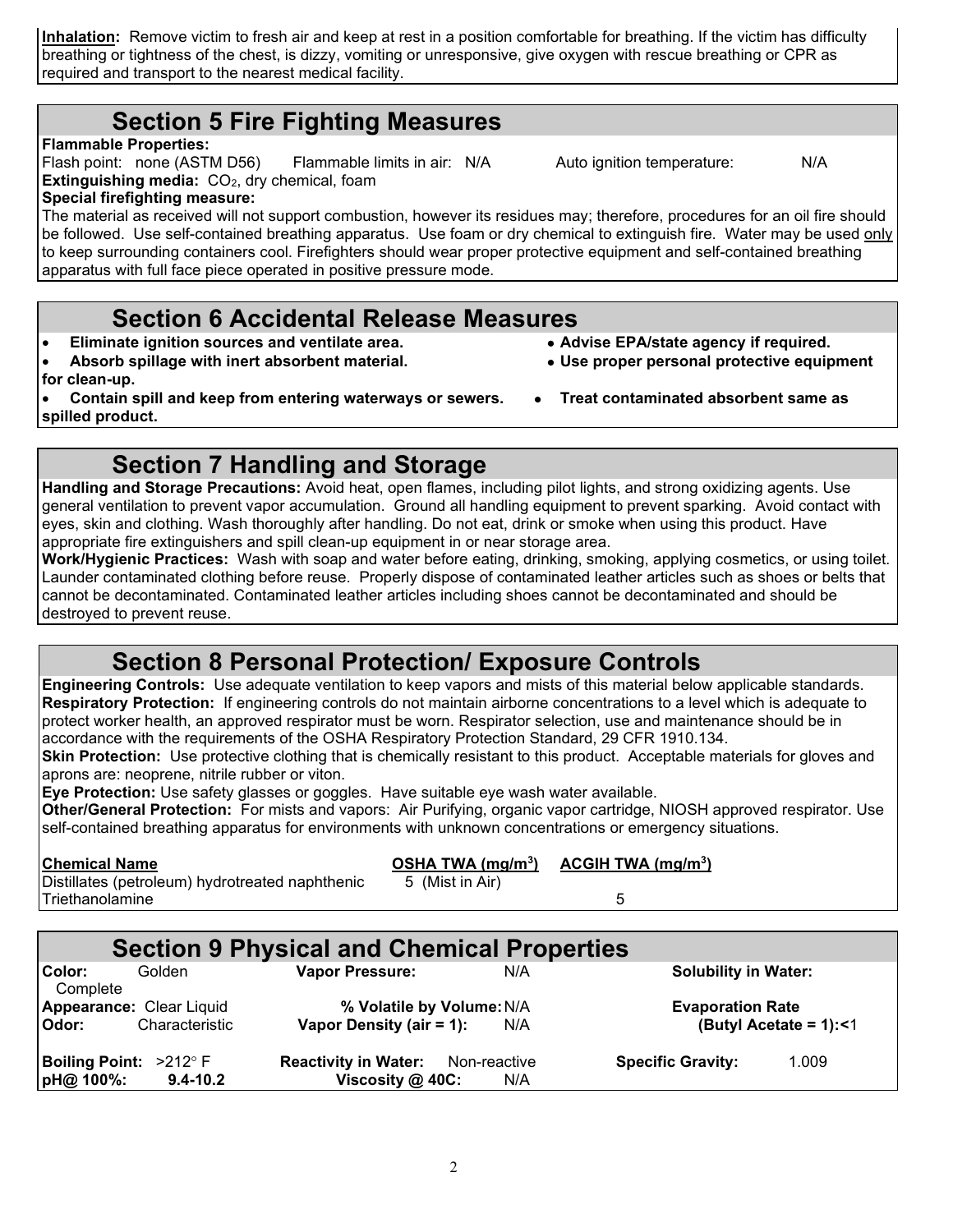**Section 10 Stability and Reactivity**<br>Stable Conditions to avoid: Sources of ignition. Incompatibility: Strong oxidizing or reducing agents. **Stability: Stable <b>Conditions to avoid:** Sources of ignition. **Decomposition Products:** Oxides of Carbon, Hydrogen, Chlorine and Nitrogen. **Hazardous Polymerization:** Will not occur.

## **Section 11 Toxicological Information**

**Likely Routes of Exposure:** Inhalation, skin, eyes and ingestion.

**Potential Health Effects:**

**Eye Effects:** This mixture can cause irritation, redness to the eyes.

**Skin Effects:** Prolonged and/or repeated skin contact may cause irritation/dermatitis.

**Oral Effects:** Harmful if swallowed. May cause burns to mouth and esophagus. Gastrointestinal tract irritation, nausea and vomiting.

**Inhalation Effects:** Harmful if inhaled. May cause respiratory tract irritation.

**Chronic Health Effects:** Primary target organs following repeated exposure are eyes, skin, lungs.

**Mutagenicity:** Negative

**Carcinogenicity:** This mixture does not contain any component that is listed as a carcinogenic or a potential carcinogen by the National Toxicology Program, by the I.A.R.C. monographs or by OSHA.

**Teratogenicity:** Negative.

**U.S. Federal Regulatory Information:**

**Sensitization:** Negative

**Toxicological Data:** No data available or estimated

## **Section 12 Ecological Information**

Not classified due to inadequate data available on this mixture. Recommend avoidance of release to the environment.

## **Section 13 Disposal Considerations**

Avoid release to the environment. Dispose in a safe manner in accordance with national, state and local regulations. Not a RCRA hazardous waste if uncontaminated. If "used" RCRA criteria must be determined. Dispose of container by recycling or if permitted incineration.

## **Section 14 Transportation Information**

**Proper Shipping Name:** Lubricating Oils, N.O.S. **Shipping Class:** 65 **Dot Identification Number:** N/A **Dot Shipping Label:** Not regulated by DOT. **TDG Classification:** Not controlled under TDG (Canada).

### **Section 15 Regulatory Information**

| SARA 302 Threshold Planning Quantity: N/A             | SARA 304 Reportable Quantity: N/A                                                                                             |
|-------------------------------------------------------|-------------------------------------------------------------------------------------------------------------------------------|
| SARA 311 Categories:                                  |                                                                                                                               |
| Acute Health Effects:                                 | Yes                                                                                                                           |
| Chronic Health Effects:                               | None                                                                                                                          |
| Fire Hazard:                                          | No.                                                                                                                           |
| Sudden Release of Pressure Hazard:                    | - No                                                                                                                          |
| Reactivity Hazard:                                    | No                                                                                                                            |
|                                                       | <b>EPA/TSCA Inventory:</b> The components of this product are listed on the EPA/TSCA inventory of chemicals.                  |
| <b>EPA Hazard Classification Code: Not applicable</b> |                                                                                                                               |
|                                                       | <b>CERCLA:</b> No chemicals in this product are subject to the reporting requirements of CERCLA.                              |
|                                                       | <b>SARA Title III - Section 313 Supplier Notification:</b> No Chemicals in this product exceed the DE Minimus reporting level |
|                                                       |                                                                                                                               |

established by SARA Title III, Section 313 and 40 CFR 372. **WHMIS Classification:** WHMIS controlled. Class D; Division 2, Subdivision B: otherwise causing toxic effects.

**Other Regulations:** All components of this formulation are listed on the CEPA-DSL (Domestic Substance List)